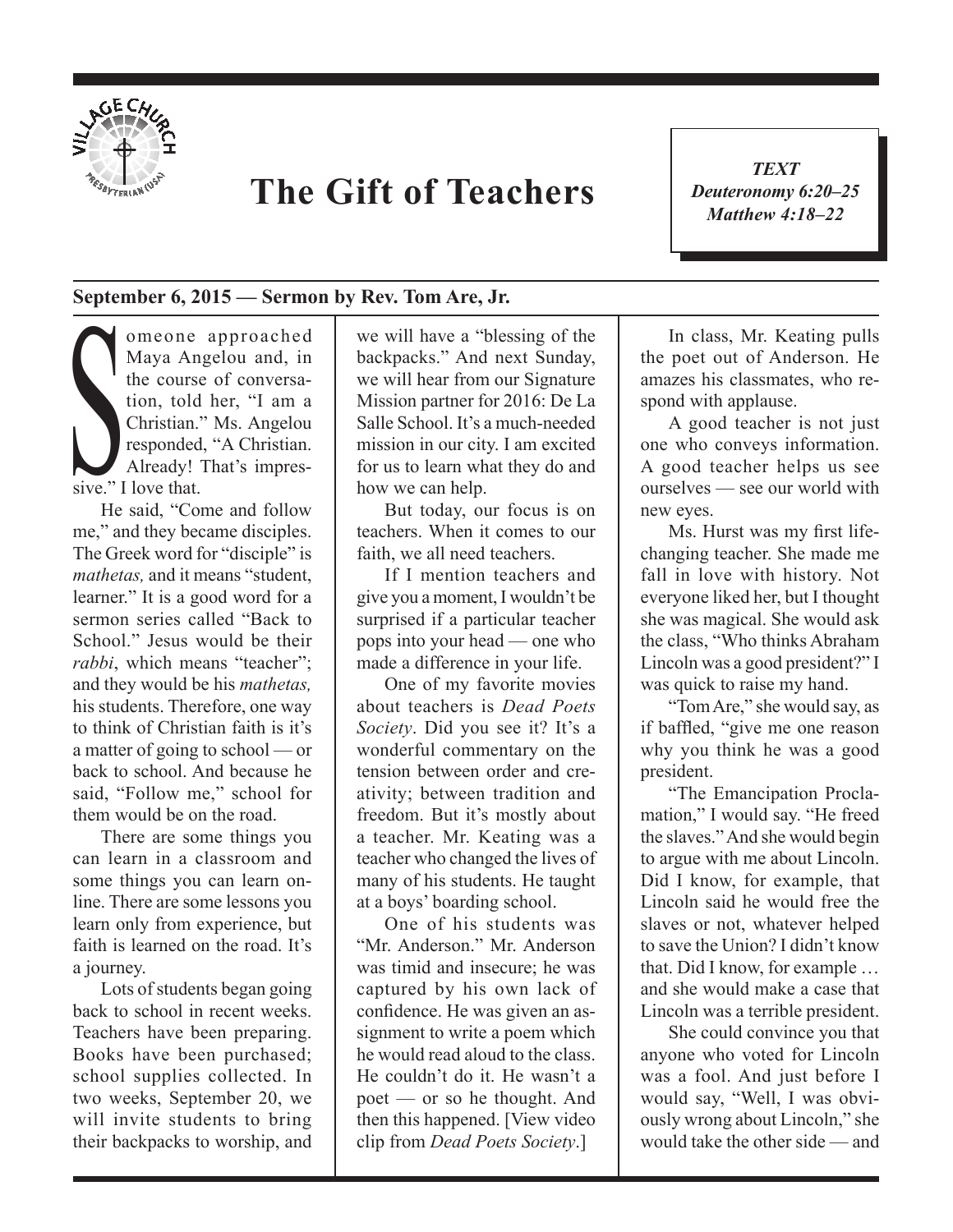2

convince you that Lincoln was the greatest man since Jesus Christ. That was Ms. Hurst.

Now if you wanted answers to always be clear-cut and simple, like some math problems and most 30-minute TV shows, Ms. Hurst would drive you crazy. But if you could handle truth being complicated and partial and nuanced like most of life, you needed a teacher like her.

My kids will tell you that I majored in history — because back when I went to college, there wasn't that much history to learn yet. But the truth is, I majored in history because of Betty Hurst.

Jesus said, "Come and follow me." And he would teach them. He taught them through stories about ordinary things: seeds and weeds and wedding feasts. He would set the table and teach them that *who* you ate with mattered more than *what* you ate. He would take them on a boat ride and show them that life would bring no storm in which peace could not be found.

In the end, he would teach them that death is strong, and it will break your heart; but it is not as strong as God's love. So weep, but do not be afraid. He was their rabbi, their teacher; and they were his *mathetas,* students. He taught them things they would never forget — which is the only reason we know what he talked about.

It is my testimony that knowing what he talked about can change your life. I will teach a Bible study for men beginning Tuesday the 15<sup>th</sup> because I think knowing the scripture can change your life. We will begin CORE Connections and Village University and Sunday morning gatherings and countless other Bible study groups because I think knowing what he talked about can change our lives.

But it is also common in our day to find folks who know very little about what Jesus said, but they think they know a lot.

When I was in high school, I dated a girl named Julie. She warned me one day, as we sat in the cafeteria, that I should refrain from eating apples. "Why shouldn't I eat an apple?" I inquired.

She said, "Well, you remember Adam and Eve? She ate that apple, and everything fell apart. I think if it caused that much trouble for Adam and Eve, then we shouldn't eat apples either." I thought, "Girl, you need a teacher."

I didn't tell her that I thought sin was just a bit bigger than blowing a fruit diet. And I didn't bother to tell her that if she had actually read the story, she would know that it never mentions an apple. The apple got added later by tradition. I didn't tell her that until the next week, when she broke up with me. That's when I told her that there was no apple in the story. I told her that since the Bible didn't mention it was an apple specifically, to be safe, maybe she should give up all fruit. (Not my most faithful moment!)

My point is, it is easy to think we know what Jesus taught and not really know what Jesus taught. That's why we need teachers. A good teacher is not just one who provides good information, as important as that is, and it is important. But a good teacher will help us see truth that has been there all along, and we had no eyes to see it.

I was reminded of that again this week. Kim Davis is in jail because she says that, on God's authority, she cannot follow the law of the land. I say, "Good for her!" There are times when God's will and American will are not the same, and I admire someone who is clear about following God's will in his or her life.

Having said that, I think she is wrong regarding God's will. I believe she has an elementary understanding of the scriptures, and she could benefit from a teacher. (That's a matter of interpretation, and I just don't share hers). But even more so, I don't find it faithful to force my faith on my neighbor. That's religious tyranny. When she requires her neighbor to live according to her personal ethic, she is not the victim; she is the tyrant.

But it's not Ms. Davis that bothered me so much as it is her supporters — waving their Bibles and screaming in a fashion where I worry someone is going to have a stroke. They have spewed judgment on the couples who have come asking that their love be blessed. They should watch tapes of themselves. Besides just looking ridiculous, maybe they would see something is amiss when your devotion to God results in apparent hatred for your neighbor. I think they could benefit from a teacher.

But I was even more troubled this week by the prime minister